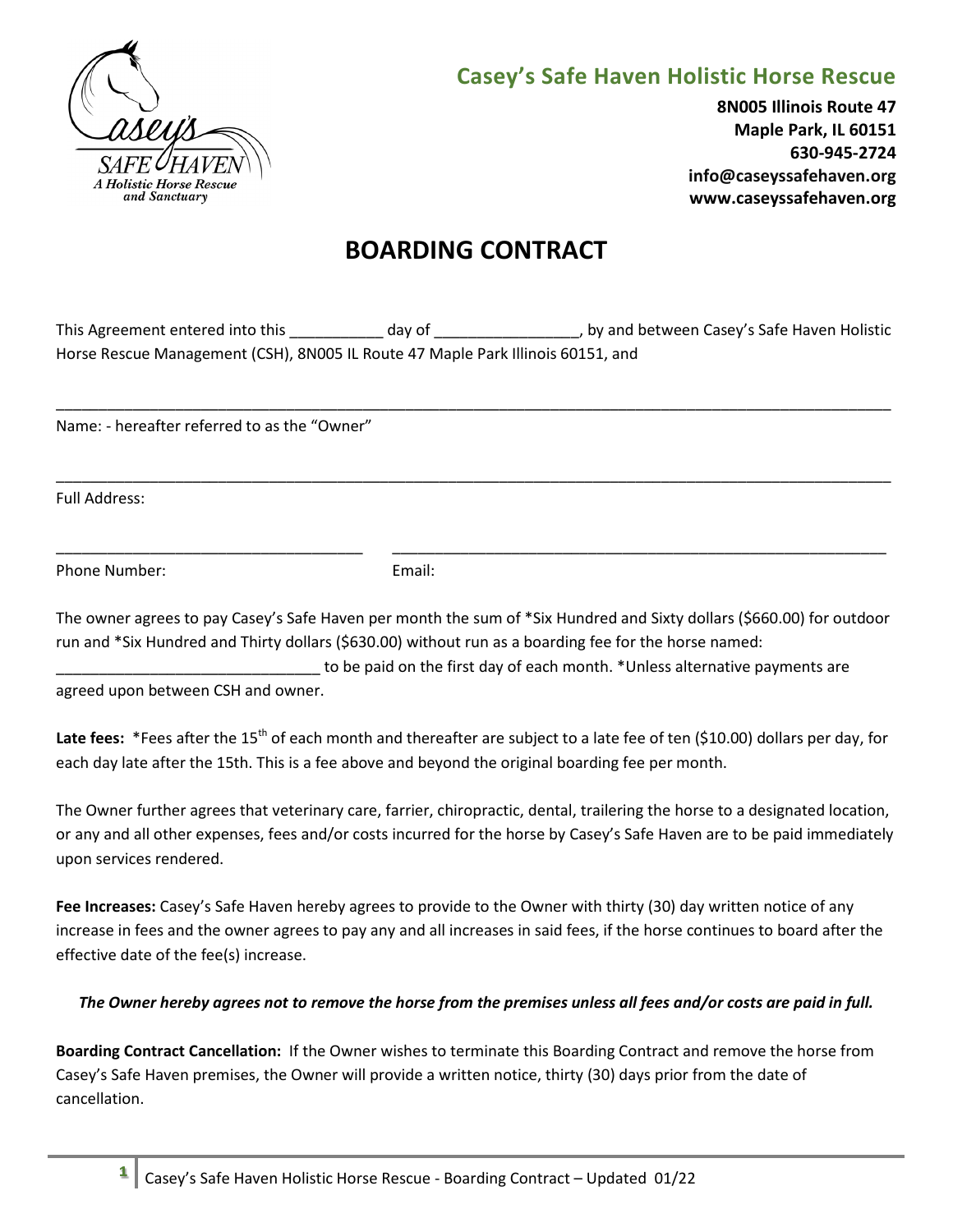**Horse Insurance:** The Owner agrees to be solely responsible for all insurances on the horse including but not limited to, accidental injury, theft, public liability and equine mortality insurance.

## **Hold Harmless/Waiver Information**

**Horse Emergency:** In the event the horse becomes critically ill and/or injured and emergency care is urgently needed, Casey's Safe Haven agrees to notify the Owner by telephone. If the Owner cannot be reached, the Owner hereby gives approval for any and all emergency veterinary and/or blacksmith treatment necessary for the health and well-being of said horse and owner agrees to hold harmless CSH from any veterinary and CSH decisions regarding the health and welfare of said horse. Emergency veterinary treatment will be billed at the time of service directly to the Owner, with the Owner's promise to pay and hold Casey's Safe Haven harmless thereafter. The Owner agrees to provide Casey's Safe Haven with written notice of all emergency situations.

CSH shall assume that the Owners desires surgical care if recommended by a veterinarian in the event of colic, or any other life-threatening illness, unless CSH is instructed herein or on the Owner's information sheet by Owner that the horse(s) is/are not surgical candidates.

The Owner agrees to notify CSH of any and all changes of address, emergency contact numbers, itineraries or any other information reasonably necessary to contact the Owner in the event of an emergency. In the event that the Owner departs for vacation or is otherwise unavailable, prior to departure Owner shall notify CSH as to what party is authorized to make decisions in the Owner's place with regard to the health, well-being and/or medical treatment of the horse(s).

**Liability of Damage(s) Incurred to and by the Horse: CSH** shall not be liable for any damages to the horse arising out of boarding the horse or which may occur from any related cause, including but not limited to, loss by fire, theft, running away, death or injury during the term of this Agreement, except where any such loss is caused by the gross negligence or intentional act of CSH. The Owner agrees to be solely responsible for all acts and behaviors of the Owner's horse at all times, and in no case shall CSH be liable for the horse's acts and behaviors. The Owner agrees to hold harmless CSH from any and all claims, sits, actions, settlements or judgements occurred while boarding Owner's horse.

**Illinois Compiled Statute (770 ILCS 40/0.01) Innkeepers Lien Act et seq:** Owner is put on notice that CSH has and may assert and exercise a right of a possessory lien, as provided for by the laws of the State of Illinois after two (2) months of non-payment or partial payment amount owed, for unpaid board, late fees, and any other horse charges, and/or costs incurred. The lien will restrict the Owner from removing the horse(s) from facility due to the amount owed of unpaid board, late fees, and any other charges, costs and/or expenses, including attorney's fees, incurred in connection with the enforcement of a lien. Enforcement of the lien, of the horse and/or personal property left on the premises may be sold through a private sale, public sale, and/or may take ownership of the horse and any or all personal property left on the premises to satisfy the lien and recover its loss.

Any action or claim brought by Owner against for breach of this Contract or for loss due to negligence must be brought within one (1) year of the date such claim or loss occurs.

**Entrance Requirements:** To ensure that a horse is not harboring any infectious virus/disease, we require a Coggins test to check for Equine Infectious Anemia (EIA) antibodies in the horse's blood. This test must be taken within thirty (30) days before arrival by an accredited veterinarian showing a negative test result.

In addition, a general health certificate indicating that the horse is free of infections or contagious disease dated no earlier than sixty (60) days before arrival is also required.